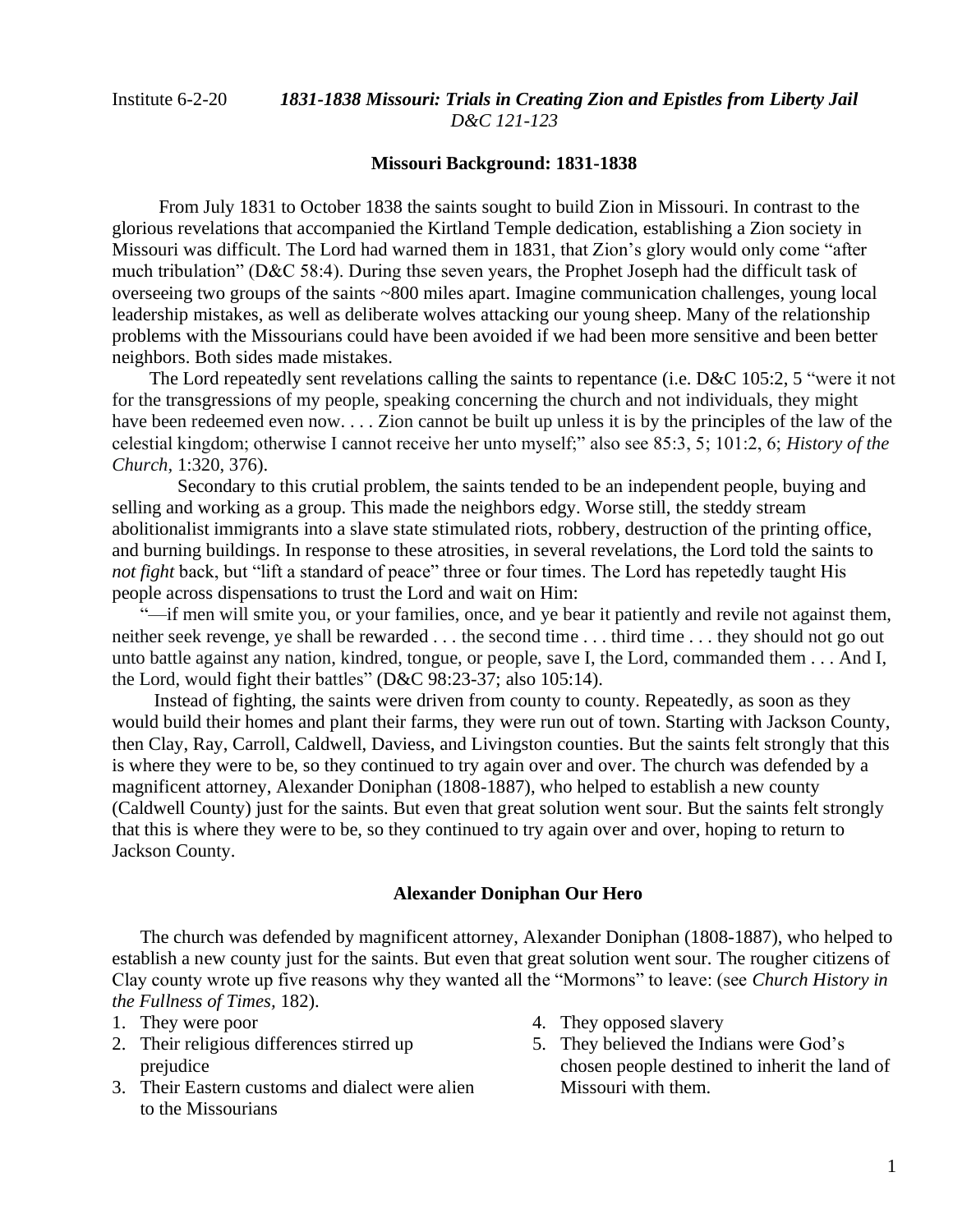

# **Timeline:**

## **1831**

**July—**Colesville saints arrived as first group in Missouri

**August—**Joseph and Sidney visit Missouri for the first time. Dedicated land for gathering and future temple **1832**

**March—[***Kirtland:* Joseph tarred and feathered]

**April**—Joseph made second visit to Missouri

**Dec**—800 saints had gathered in Jackson County in five branches

**1833 July**—Jackson Co. citizens distributed a "secret constitution" **[***Kirtland:* 7/2, Joseph finished the JST first draft]. **July 20**—Printing house destroyed in the process of publishing the Book of Commandments.

**July 23—**Six elders offered their lives of the safety of the saints

 **Nov-Dec—**Saints expelled from Jackson County, after "Bloody day" Monday, Nov 4. The Missourians captured the saints Ferry on the Blue River. In the fighting which ensued, at least two saints returned fire which killed two Missourians and a few horses. Rumors and lies spread, saints died, others were miraculously healed. Houses were burned. After promises were made, the saints surrendered their weapons and moved onto Clay County.

- **1834 Mar-June**—Zion's Camp of 207 men journeyed from Kirtland to Missouri. Storm protected the group. The Lord commanded no fighting, and set forth conditions to redeem Zion (D&C 105). Cholera outbreak in the camp.
- **1835—Feb**—Quorums of the Twelve and Seventy organized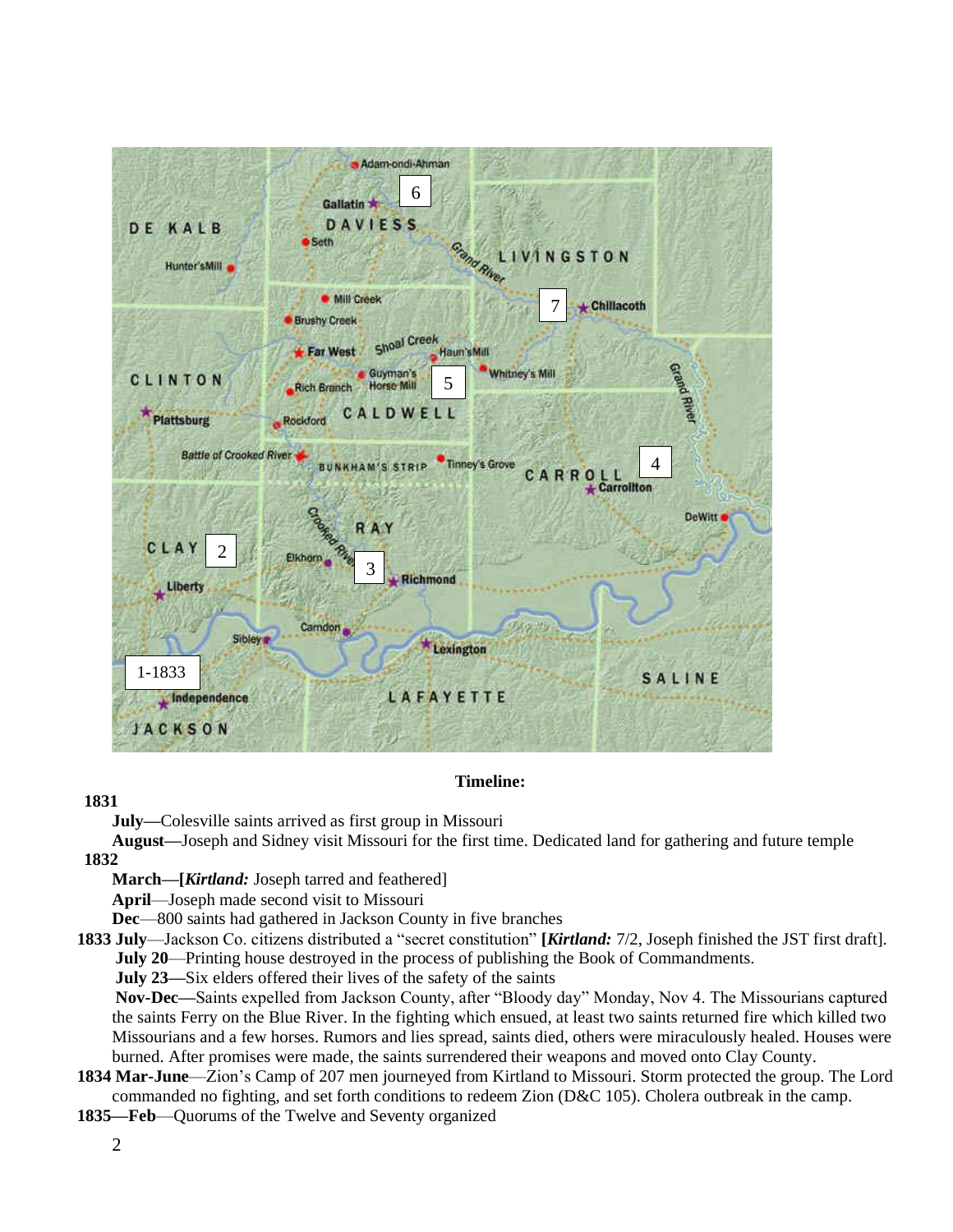**1836—** Caldwell Co created for the saints, begin settling in Far West. **[***Kirtland:* Temple Dedicated.]

- **1837—**Banks failed across the nation, including the Kirtland Safety Society. Apostasy of those who blamed Joseph (200-300 or ~10% of the Kirtland saints). Joseph visited Missouri **June:** Missionaries go to Great Britain. They returned after great success. Joseph said: "Some of the old prophets travelled and dedicated that land [England], and their blessings fell up you" (*Life of Heber C. Kimball,* 105).
- **1838 Jan 12-Mar**—Prophet Joseph fled enemies in Kirtland to Far West, MO; Emma and children met up en route. **June 19 and July 4**—Sidney Rigdon gave "Salt Sermon" and "Independence Day speech" flaming the fire. **July-Oct**—"Kirtland Camp" of ~800-mile journey to Missouri chased by persecution to arrive with even more.  **Aug 6—**Election day in Gallatin, Daviess Co., where unarmed saints were restrained from voting by fighting.  **Oct-Nov—**Battle of DeWitt, Guerilla warfare in Daviess Co., Battle of Crooked River, Boggs' Extermination order. Mob raided homes for arms, raped women, burned, plundered, and imprisoned the leaders in Richmond. **Dec 1-Apr 15**—Joseph, Hyrum, and at least three others imprisoned in Liberty Jail

#### **1838—Danites**

 The increased migration of thousands of saints triggered more animosity by the Missourians. This instigated increased raids, rapes, and burnings to the saints' homes. A community organization of men formed to help. They named themselves after the OT tribe, Dan or Danites. Some were assigned to help defend the saint's neighborhoods, others to secure provisions, and others to build homes. It was not a secret organization. The saints had received divine instructions to only defend themselves, not attack.

 One leader in the organization (a captain?) Sampson Avard, overstepped his bounds and led his group to defend themselves even to criminal actions. Avard was not alone in feeling the need to fight. Avard held secret meetings and claimed they were directed by "the presidency." There are other documents from this time where "the presidency" was used when the Prophet was not involved. But Joseph Smith found out about it. Joseph removed Avard from his position and denounced the secret plans. It was a short-lived, unauthorized organization.

 Sadly, this group has been blown out of perspective and history often portrays it as a prophetic sanctioned organization of armed men bound to hurt or kill "non-Mormon neighbors" (*Encyclopedia of Mormonism*, 1.356).

#### **Liberty Jail** (**Dec 1-Apr 15)**

During the winter of 1838-39, for four months, Liberty Jail was the home of Lyman Wight, Caleb Baldwin, Alexander McRae, Hyrum and Joseph Smith (and for a shorter time Sidney Rigdon and others). On March 20 Joseph dictated a 29-page epistle, part of which became the words found in D&C 121-123. All three sections describe the terrible situation that the saints faced, but the Lord zooms out periodically and gives the saints his bigger picture, which can provide a helpful perspective in trouble times.

The conditions in Liberty Jail, Clay Co. were awful. They were often fed filthy food, that only abject hunger led them to eat. Lucy recorded Hyrum describing being fed human flesh and water for days—so he preferred to fast. Other weeks he said:

Our food was any thing but good and decent— poison was administered to us three or four times, the effect it had upon our systems was, that it vomited us almost to death, and then we would lay in a torpid stupid state, not even caring or wishing for life. The poison being administered in too large doses, or it would inevitably have proved fatal, had not the power of Jehovah interposed in our behalf, to save us from their wicked purposes" (Lucy Mack Smith, *History,* 1845, 272-3).

While imprisoned, Hyrum asked his wife to come and visit him. So on Feb 1, 1839, Mary Fielding and her sister, Mercy Thomson, and their two nursing babies (one 8 months, one 11 weeks) made the freezing cold 40 mile trip, in a wagon bed. It was the first time Hyrum had seen his son Joseph F. Smith, not yet 3 months old. Mercy describes the bitter coldness, sickness, and what they all suffered, and then concludes:

"A night never to be forgotten. A sleepless night. I nursed the darling babes and in the morning prepared to start for home with my afflicted sister, and as long as memory lasts will remain in my recollection the squeaking hinges of that door which closed upon the noblest men on earth. Who can imagine our feelings as we traveled homeward, but would I sell the honor bestowed upon me by being locked up in jail with such characters for gold? No! No!" (Don Corbett, *Mary Fielding Smith: Daughter of Britain*, 86).

These hardships became school lessons for the saints then and **now**.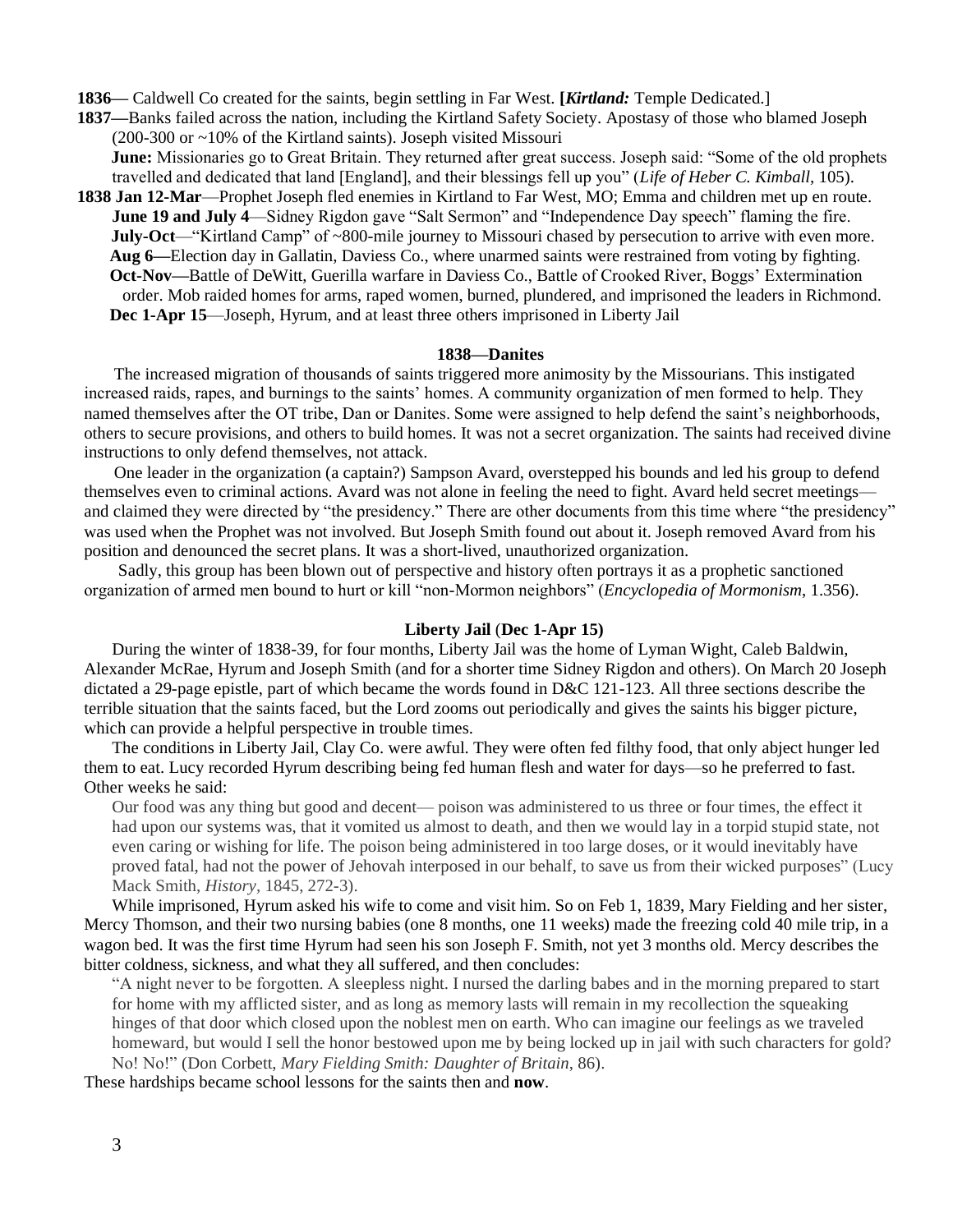### *Temple Prison*

 More important than the sound of hinges, Elders Roberts, Maxwell, and Holland referred to Liberty Jail as a "Temple-prison," because of its revelatory sacred nature. The title of temple suggests that faith filled struggles can become sacred times. You can have sacred, revelatory, profoundly instructive experiences during your hardest times in life. Whether our difficulties come from persecution, heart ache, or any experience, they can become a redemptive experience. Our hardship is God's opportunity to speak to us if we are humble and prayerful. If we join Joseph in crying, "where art thou?" we should adopt Joseph's faith and not think he is not there—God never abandons us. Even if we feel we are not heard, He is always there!

### **D&C 121:26-46**

The letter hints at problems that caused the fall of Zion. Pride tops the list. For example, preceding the canonized verses, of D&C 121:26, we find a several pages of Joseph's letter, including:

"We would suggest the propriety of being aware of an aspiring Spirit which Spirit has oftentimes urged men forwards, to make foul speeches and influence the Church to reject milder Councils, and has eventually been the means of bringing much death and sorrow upon the Church, we would say be aware of pride also, for well and truly hath the wise man said, that pride goeth before destruction, and a haughty spirit before a fall, and again outward appearance is not always a criterion for us to judge our fellow man"

[\(https://www.josephsmithpapers.org/paper-summary/history-1838-1856-volume-c-1-2-november-1838-31-july-](https://www.josephsmithpapers.org/paper-summary/history-1838-1856-volume-c-1-2-november-1838-31-july-1842/85)[1842/85\)](https://www.josephsmithpapers.org/paper-summary/history-1838-1856-volume-c-1-2-november-1838-31-july-1842/85)

- The reference to "foul speeches" may hint at two of Sidney's speeches (his Salt and Independence day Sermon), that stirred up ill feelings and did far more harm than good. The latter included this encouragement of mob violence: "It shall be between us and them a war of extermination, for we will follow then, till the last drop of their blood is spilled, or else they will have to exterminate us" (Institute Manual, *Church History in the Fullness of Times,* 192). Sidney and the saints had learned exactly what that threat meant to others.
- The Lord taught Joseph that He is ALWAYS aware. Then, a portion of the section before verse 33, reads:

*". . .* but I beg leave to say unto you Brethren that ignorance supe[r]stition and bigotry placing itself where it ought not is often times in the way of the prosperity of this church like the torant of rain from the mountains that floods the most pure and christle stream with mire and dirt and filthyness and obscures evry thing that was clear before and all hurls along in one general deluge but time tethers <wethers>tide and notwithstanding we are roled in for the time being by the mire of the flood the next surge peradventure as time roles on may bring us to the fountain as clear as cristal and as pure as snow while all the filthiness flood wood and rubbish is left is left and purged out by the way. How long can rowling watters remain impure what power shall stay the heavens as well might man" [https://www.josephsmithpapers.org/paper-summary/letter-to-the-church-and-edward-partridge-20](https://www.josephsmithpapers.org/paper-summary/letter-to-the-church-and-edward-partridge-20-march-1839/14) [march-1839/14](https://www.josephsmithpapers.org/paper-summary/letter-to-the-church-and-edward-partridge-20-march-1839/14)

Then right before Joseph ends the first letter he adds:

"God is the author of it he is our shield it is by him we received our birth it was by his voice that we were called to a dispensation of his gospel in the begining of the fullness of times it was by him we received the book of mormon and it was by him that we remain unto this day and by him we shall remain if it shall be for our glory and in his almighty name we are determined to indure end tribulation as good soldiers unto the end" (ibid. p. 16) The letter starts up again a day or two later with specific messages for the upcoming Church Conference. He includes this little gem shortly before verse 34. "… intersesions of the holy spirit which maketh intersesion for us day and knight with gronings that cannot be uttered." Then follows D&C 121:34-122:9 without interruption. Joseph remains forgiving and disciplined his feelings.

### D&C 121:34-46 *Many Called, but Few Chosen*

These are some of the most beautiful scripture and wisdom ever recorded. They apply not only to male priesthood holders but to all authority figures: from a parent to a sophomore class president, older siblings to zoo keepers, police to CEO. The challenge is to honor everyone's agency. Unrighteous dominion is not gender or age related. 121:34-35 Joseph explains that God has called all of us to serve him. But only those who *choose to be chosen* by

following the **principles of righteousness** rather than "worldliness" and "honors of men." These powers of heaven are in **verses 41-46**. When we apply these, without pity, we will have the Spirit as our companion.